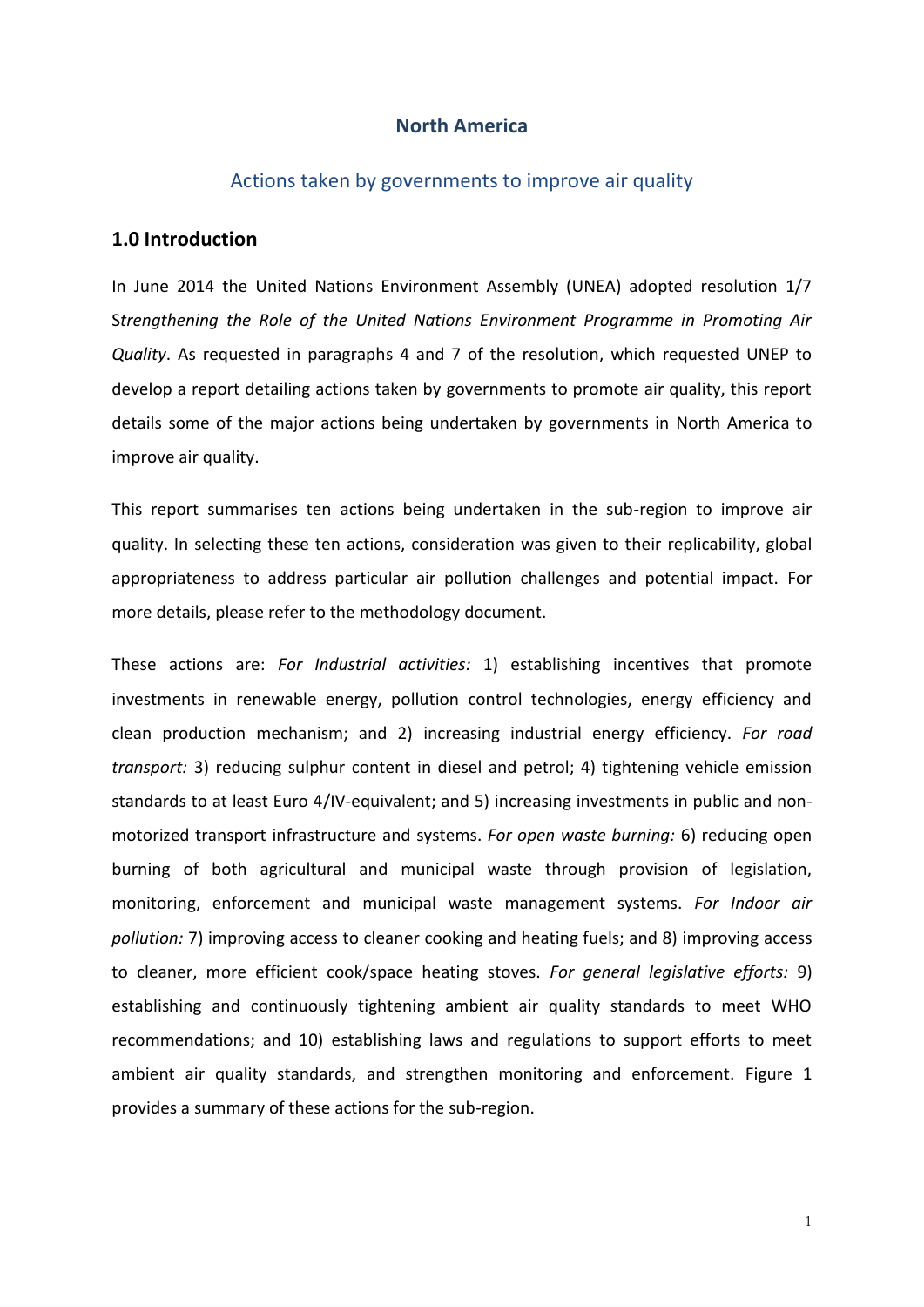

#### NORTH AMERICA POLICIES AND ACTIONS TO IMPROVE AIR QUALITY

*Figure 1: A summary of actions, programmes, policies, laws and regulations undertaken by governments in the sub-region to improve air quality (green = progressing to best practice; red = action still required).*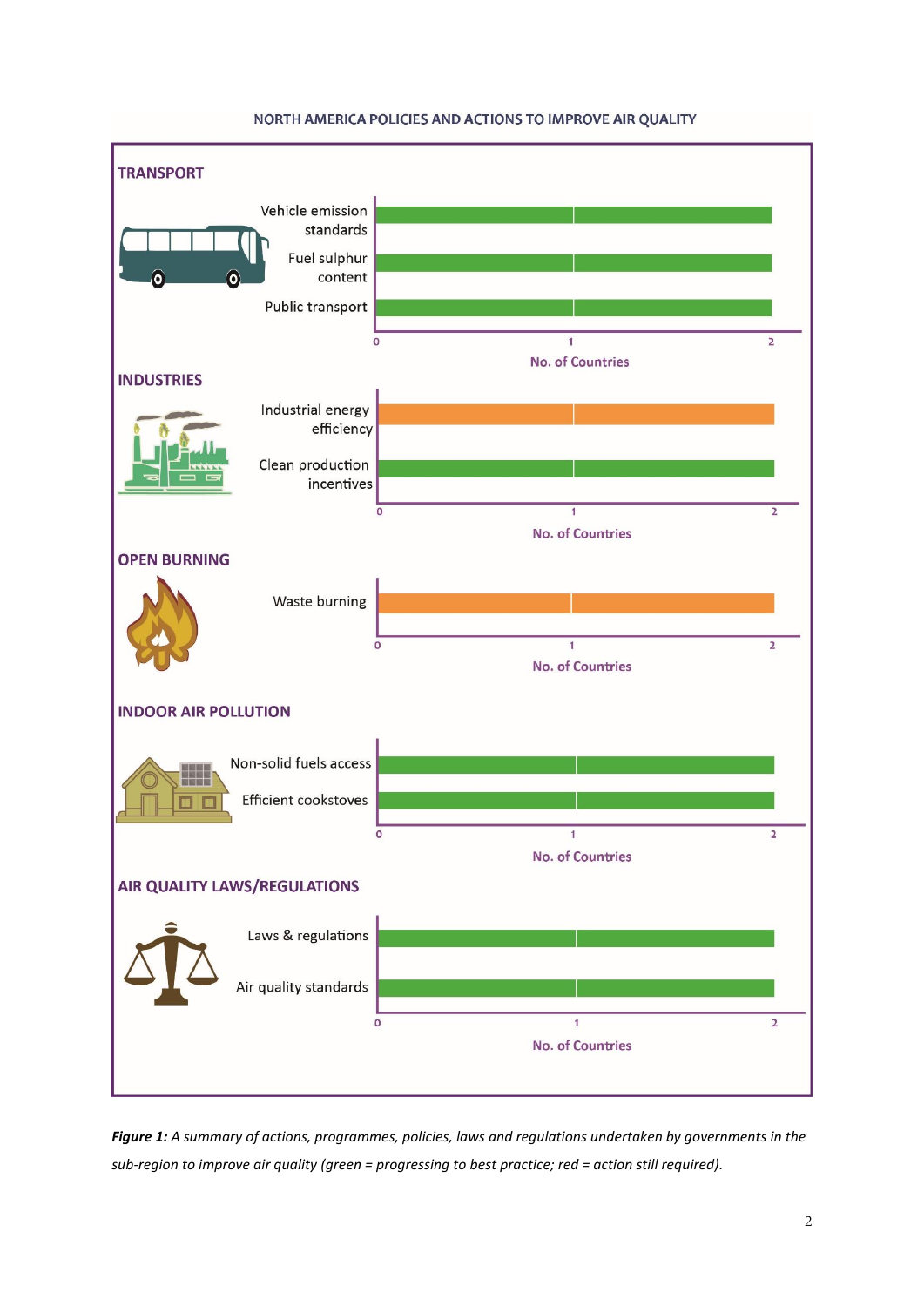## **2.0 Regional Overview**

The North America sub-region consists of two countries: the United States of America (USA) and Canada. Information from air quality monitoring stations across the sub-region indicates that air quality has generally improved over the last few decades; however, it still remains an issue of concern, causing approximately 44,000 premature deaths annually. In addition, specific exceedances of legal or recommended values in certain places still occur, especially for particulate matter (during wintertime) and ozone (in summer months).

In Canada, the federal government sets the ambient air quality objectives and standards in conjunction with the provinces, while the provincial governments apply these standards through a wide range of environmental management tools. The World Health Organisation (WHO) estimates that outdoor air pollution causes approximately 2,700 premature deaths annually; however, a study by the OECD reviewed this number upwards to 7,469 in 2010.

In the United States, air quality has greatly improved in the last few decades due to regulations, technology improvements and economic changes. Since the passage of the Clean Air Act in 1970, the United States has cut down on air pollutants by 69 percent as of 2014, according to the EPA. However, approximately 57million people still live in areas with unhealthy levels of air pollution. Topography and weather conditions are some of the external factors that aggravate air pollution in the United States, especially in urban centres. WHO estimates that outdoor air pollution causes approximately 40,600 premature deaths annually; however, a study by the OECD reviewed this number upwards to 110,292 in 2010.

The main sources of air pollution in the region are industries, heating of homes with biomass (particularly wood burning stoves and boilers), and transport (which is often the main source of urban air pollution). In Figure 2, other anthropogenic sources of air pollution have considerable impact on human health. This category includes agriculture which is a major source of direct air pollution and also a source of precursor gases that after undergoing atmospheric processing become air pollutants with potential to impair human health.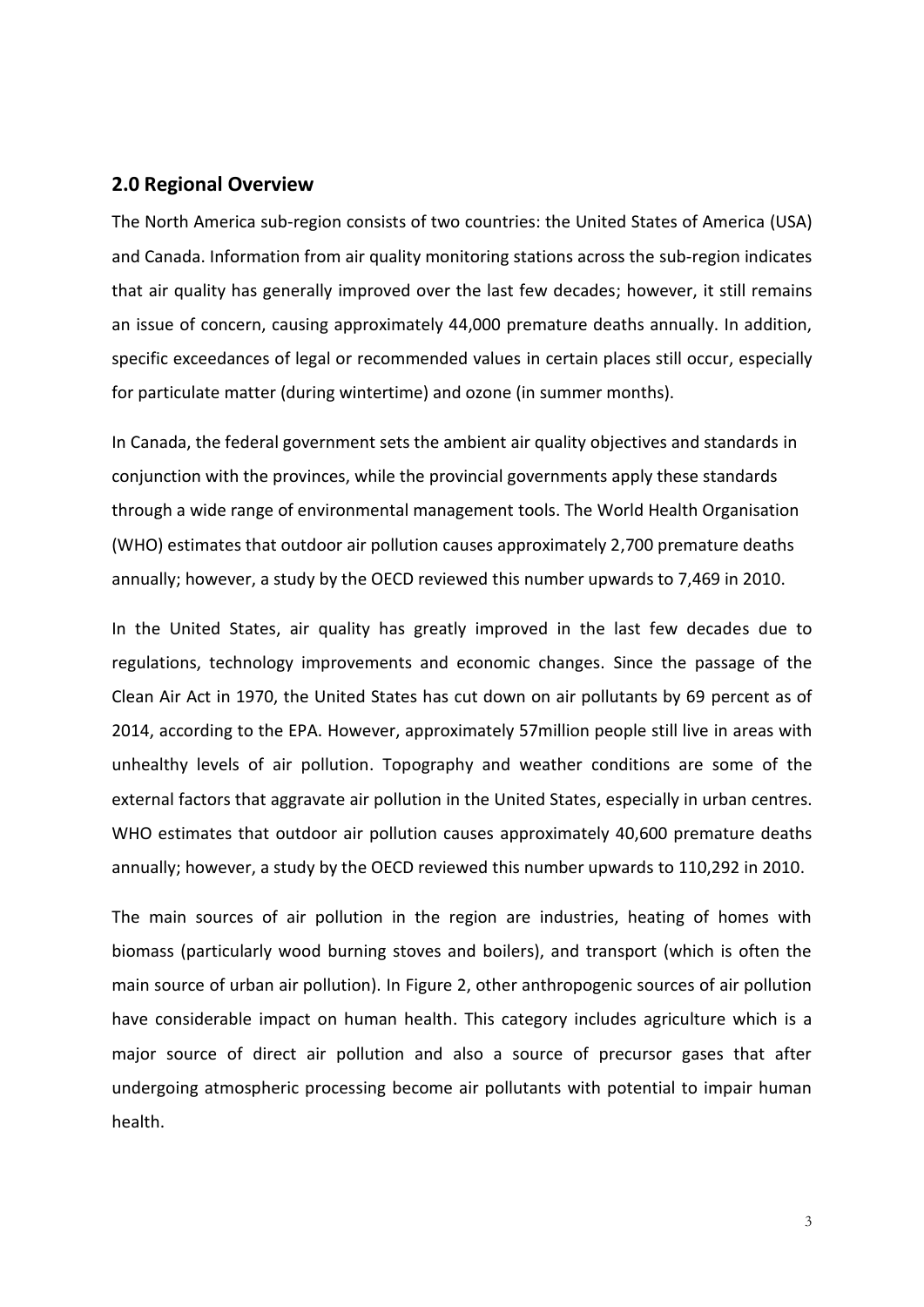Progress has been made in different areas in different countries, and there are several positive case studies to be found across the sub-region. There are however specific areas in each country that can be improved, while standards need to established and continuously tightened, public transport expanded, the use of best practice increased etc. In addition, for policies and legislation to lower air pollution, countries must also improve implementation and enforcement, without which actions to improve air quality will not achieve their potential impact.

## **3.0 Actions Taken to Improve Air Quality**

### **3.1 National air quality standards & regulations**

Both USA and Canada have in place ambient air quality standards (AAQS) (Figure 2); the maximum allowable concentrations for Ozone, PM2.5 and PM10 in both countries meet WHO interim targets, while NO2 and SO2 do not. Under the American Clean Air Act, penalties can be levied on states that exceed AAQS. Under the Canadian Environmental Protection Act, 1999, the standards are voluntary objectives with no legal consequences if not met; there are no legally binding national air quality standards.



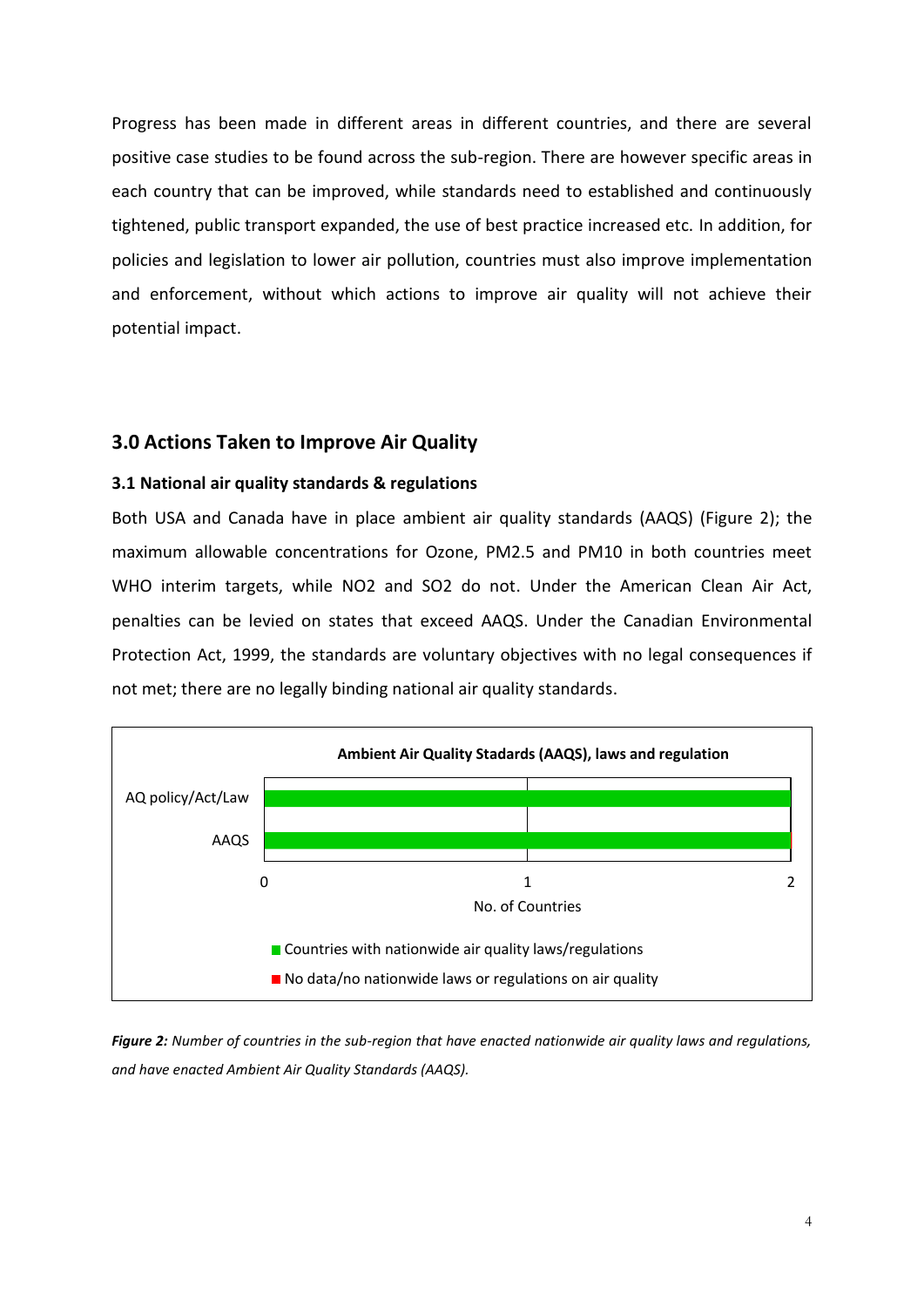The USA Clean Air Act (CAA) provides the principal framework for national, state, tribal and local efforts to protect air quality, public health and welfare nationwide. The law requires the US Environmental Protection Agency (EPA) to establish national ambient air quality standards (NAAQS) based on the latest science, and requires states to adopt enforceable plans to achieve the standards.

In Canada, goals for air quality are based on the risk to key biological receptors (humans, plants, animals, and materials). However while the objectives are intended to be primarily effects-based, they also reflect the incorporation of technological, economic and societal information.

#### **3.2 Transport**

Transportation contributes significantly to air pollution, given that personal vehicle use is the predominant mode of transport in both countries. Both Canada and the USA have amongst the highest motor vehicles per capita in the world. More importantly, most people in this sub-region use these vehicles as their primary mode of transportation, with the USA having a significantly higher per capita annual vehicle travel than other industrialised nations. Given the increased congestion experienced in many urban areas, maintaining and increasing the modal share of public transport is essential for increasing mobility while decreasing transport emissions.

There has been increased investment to expand public transport (Figure 3). In the USA for example, public institutions are encouraged to employ various methods that reduce emissions from the use of personal cars, such as telecommuting, flexi time, compressed workweeks, staggered work hours, and ridesharing.

Major cities in the sub-region have made considerable investment in public and nonmotorised transport. For instance New York City has a bike sharing system and 31,000 bike routes from which to choose. Canada has the continent's first electric streetcar (Windsor, Ont.), the first modern light rail line (Edmonton, Alta.), the first rubber-tired subway (Montreal, Que.), and the first line-haul automated people mover (Vancouver, B.C.). On a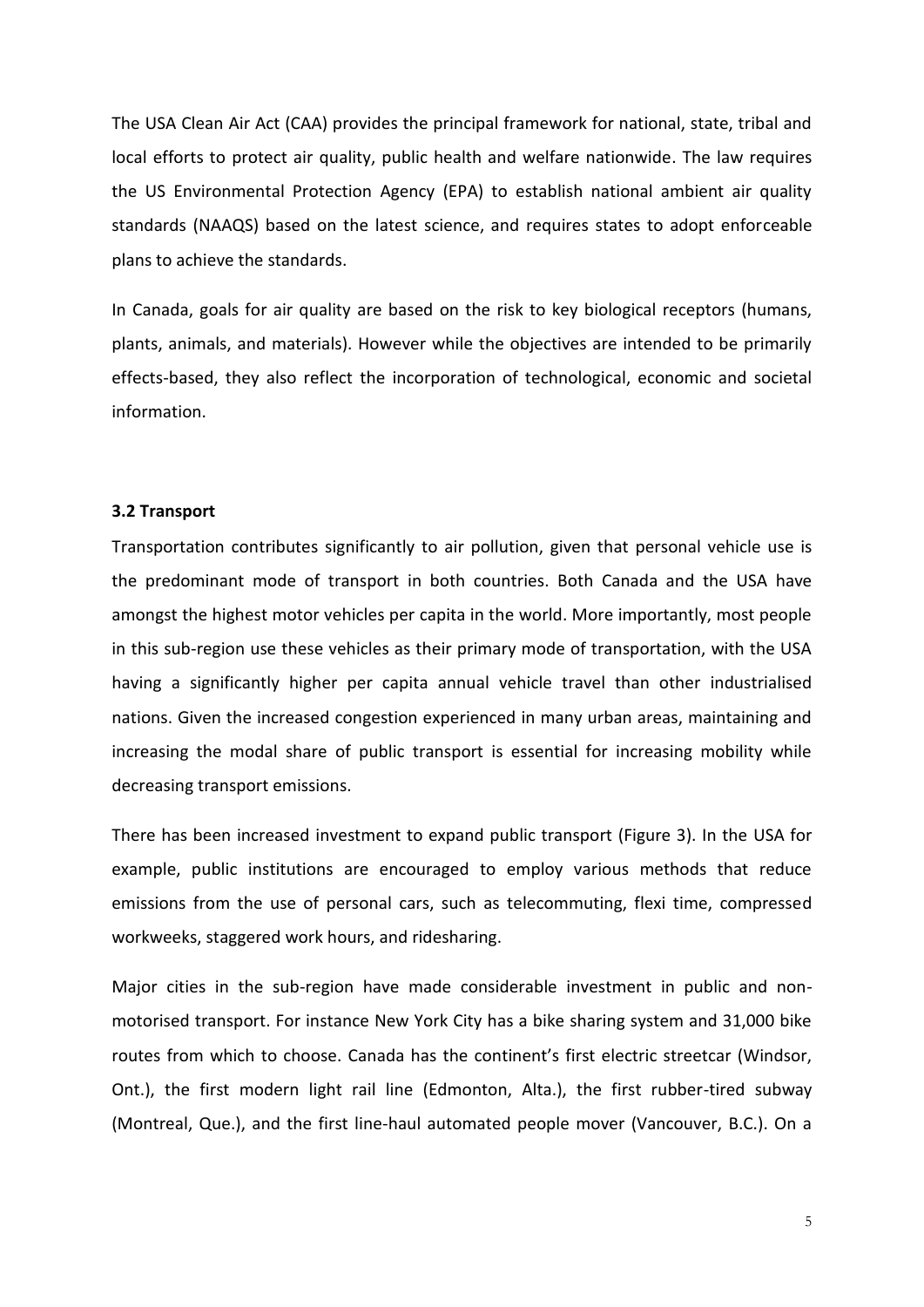global scale, Canadians can claim one of the world's first bus rapid transit systems (Ottawa, Ont.) and the first wind-powered light rail system (Calgary, Alta.).



*Figure 3: Number of countries in the sub-region that have initiated programmes and initiatives to significantly expand public transport.*

Improved fuel quality and implementation of vehicle emission standards are also required to minimise emissions created from transport. Fuels and vehicles work as a system; in order to benefit from improved vehicle standards, low sulphur fuels are needed as these allow the advanced pollution control devices to work optimally. Both countries have stringent vehicle emission standards that are equivalent to Euro 5 / 6, while the maximum allowable fuel sulphur standard is 15ppm for both petrol and diesel fuels (see Figures 4 and 5).



*Figure 4: Number of countries in the sub-region that regulate vehicle emission at Euro (or equivalent) standards*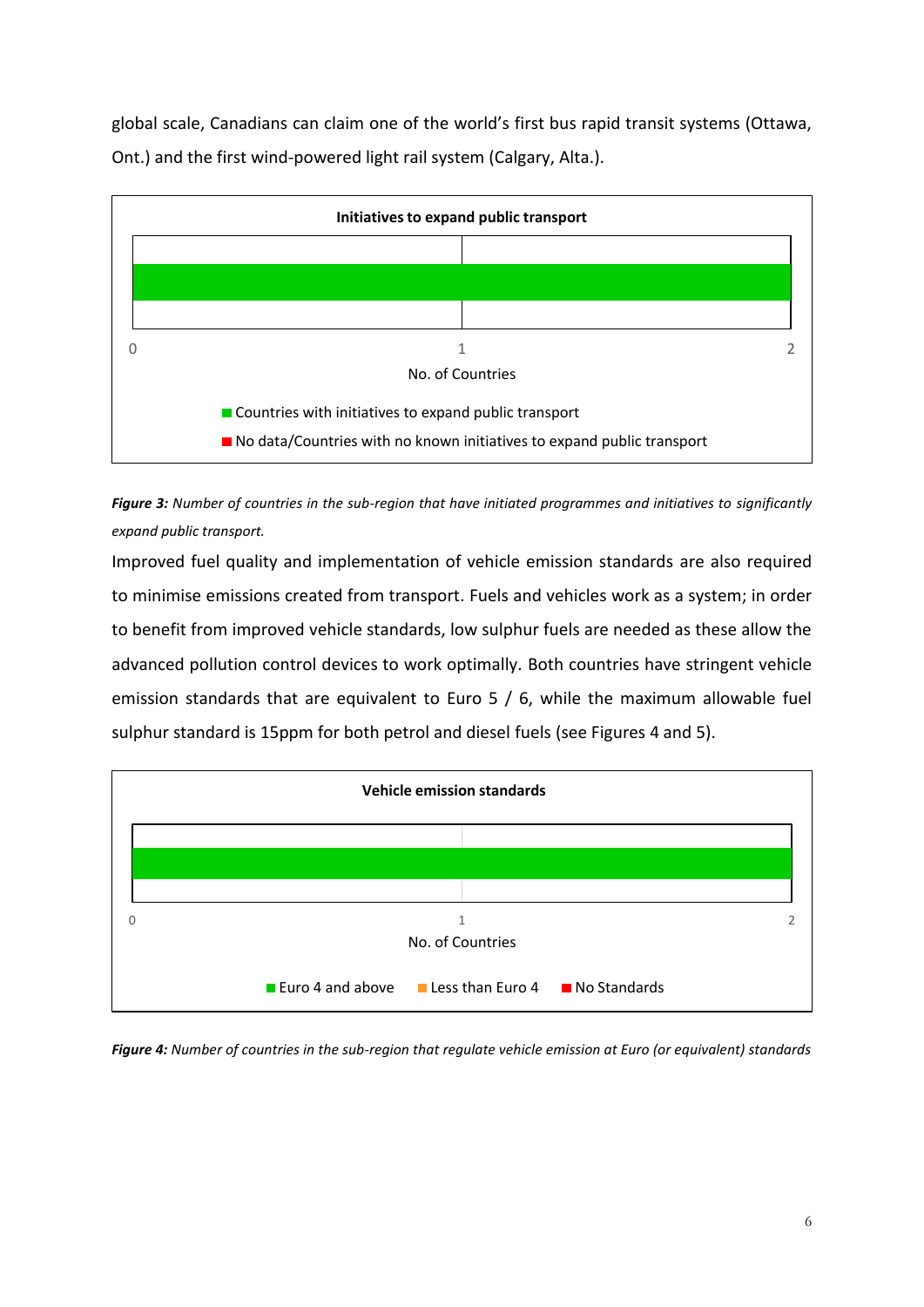

*Figure 5: Number of countries in the sub-region that regulate fuel quality using Sulphur content as a proxy for fuel quality*

# **3.3 Open burning of waste**

The United States and Canada have rules varying by state and province that aim to limit the impact of agricultural fires on air quality and surrounding property, while allowing some burning to take place. Agricultural fires, intended to remove crop residues for new planting, contribute a significant portion of the black carbon from biomass burning that can sometimes reach all the way to the Arctic during spring, creating an Arctic Haze.



*Figure 6: Number of countries where laws, regulations and actions to ban and regulate open waste burning have been implemented.*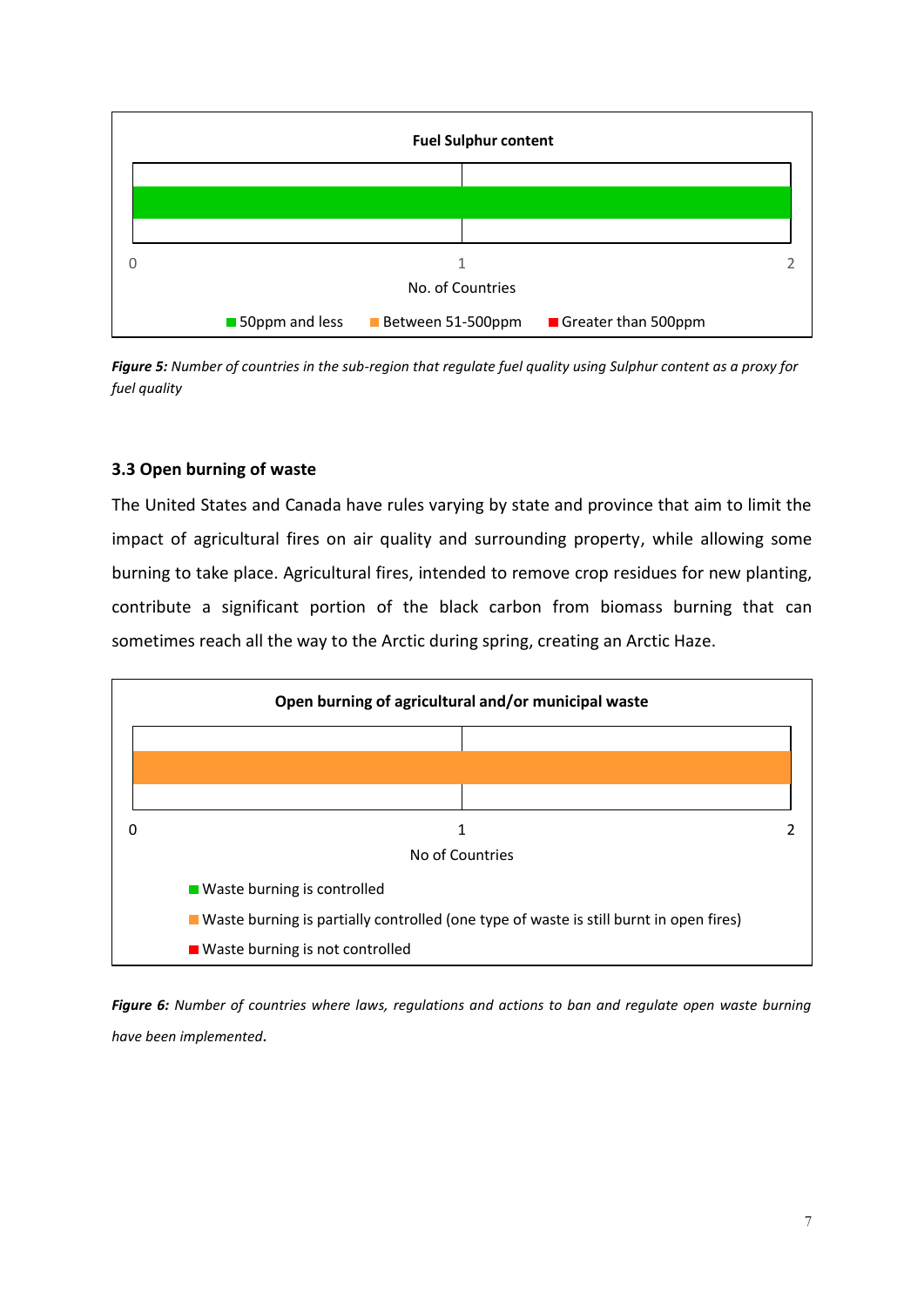## **3.4 Indoor air pollution**

This region has been able to address the issue of indoor air pollution by ensuring that all its citizens have access to clean energy sources for their domestic energy demands (Figure 7). For instance the electrification rate in this region is 100%.



*Figure 7: Number of countries in the sub-region that have implemented programmes and policies to improve non-solid fuels access rate, as indicated by percentage of households with access to non-solid fuels.*

In Canada, around 6% of households use wood or wood pellets for heating, while in the USA around 10% of the population use wood pellets for space heating. In February 2015, The USA Environment Protection Agency (EPA) promulgated new source performance standards for residential wood heaters to make new heaters significantly cleaner. Canada has similar regulations governing solid fuel stoves and fireplaces; in addition, many municipalities have bylaws regulating wood stoves.

Minimising energy use through increased energy efficiency in homesteads is another focus area for governments in the sub-region. For instance, in the USA a federal government programme to increase household energy efficiency was initiated in 2008. In addition, the energy efficiency labelling programme helps consumers to make informed decision when purchasing appliances.

## **3.5 Industries**

Electricity generation is one of the major sources of air pollution in the sub-region. Renewable energy accounts for more than 50% and 12% of electricity production in Canada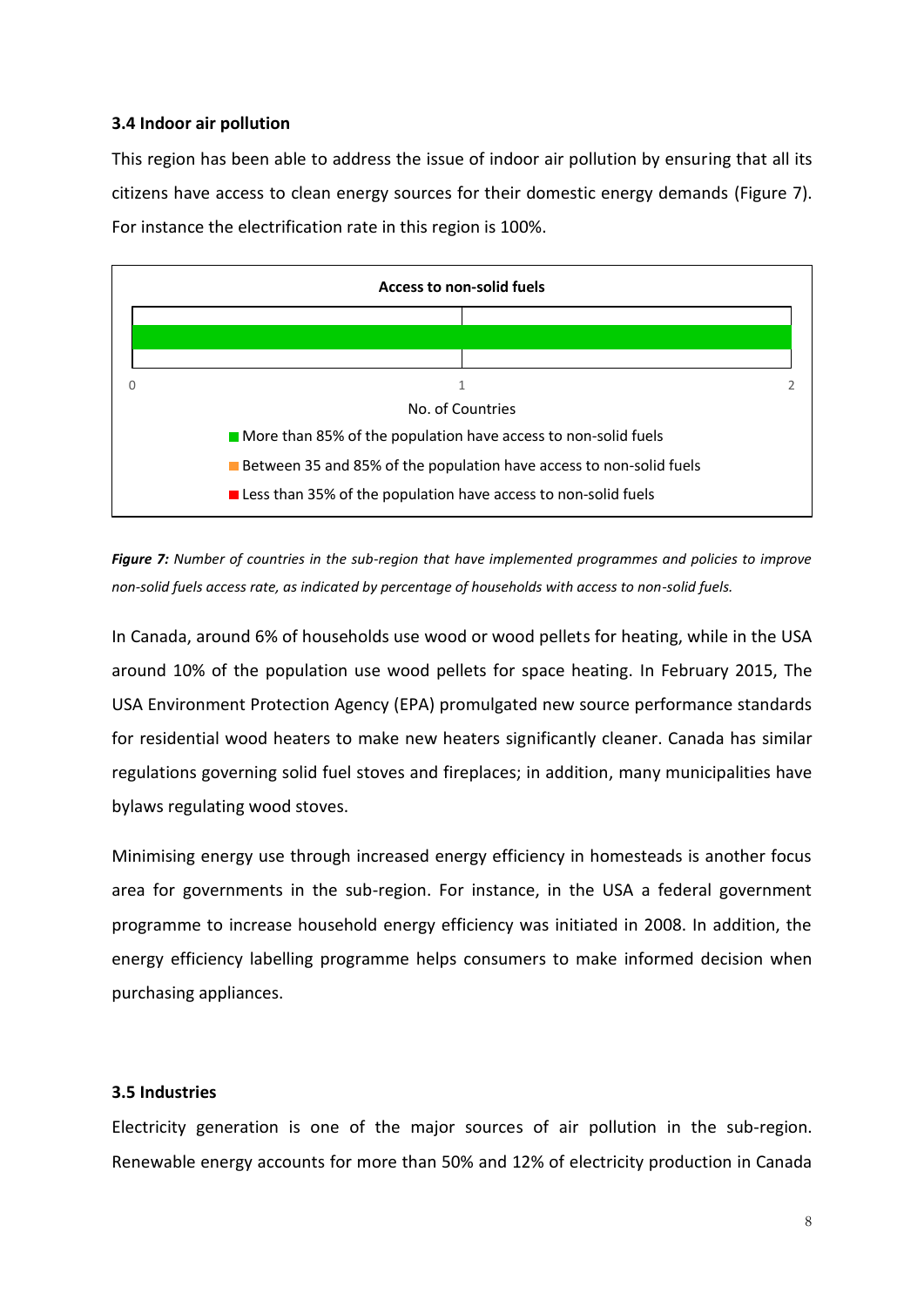and USA respectively. Canada participates in the IEA's Implementing Agreement on Renewable Energy Technology Deployment (IEA-RETD) to facilitate the development and sharing of information on topical policy issues surrounding the deployment of renewable power, and to ensure access to global best practices policies and initiatives. To further accelerate the rate of investments on renewable energy technologies, both governments have established tax incentives to help attract and advance energy production from renewable sources.

While fossil fuels remain the main source of electricity production in USA, the federal government and most state and local governments have legislation to support and incentivize the use of renewable energy. In Canada, a Green Municipal Fund supports environmental projects, while tax incentives are offered to promote investments in renewable energy projects. Different provinces also offer incentives and grants to promote use of solar and wind power, energy efficiency, small-scale renewable electricity production and pollution control.

In the sub-region, industrial energy efficiency (measured as GDP generated per unit energy) is moderate (Figure 8), with both countries having an energy efficiency greater between USD 5 and 9 per unit of energy, measured as constant 2011 PPP \$ per kg of oil equivalent. However, governments in this region are taking steps to increase industrial energy efficiency. For instance, the Canadian Industry Program for Energy Conservation (CIPEC), aims at working with industries to identify ways in which they can reduce their energy use by increase the facility's energy efficiency.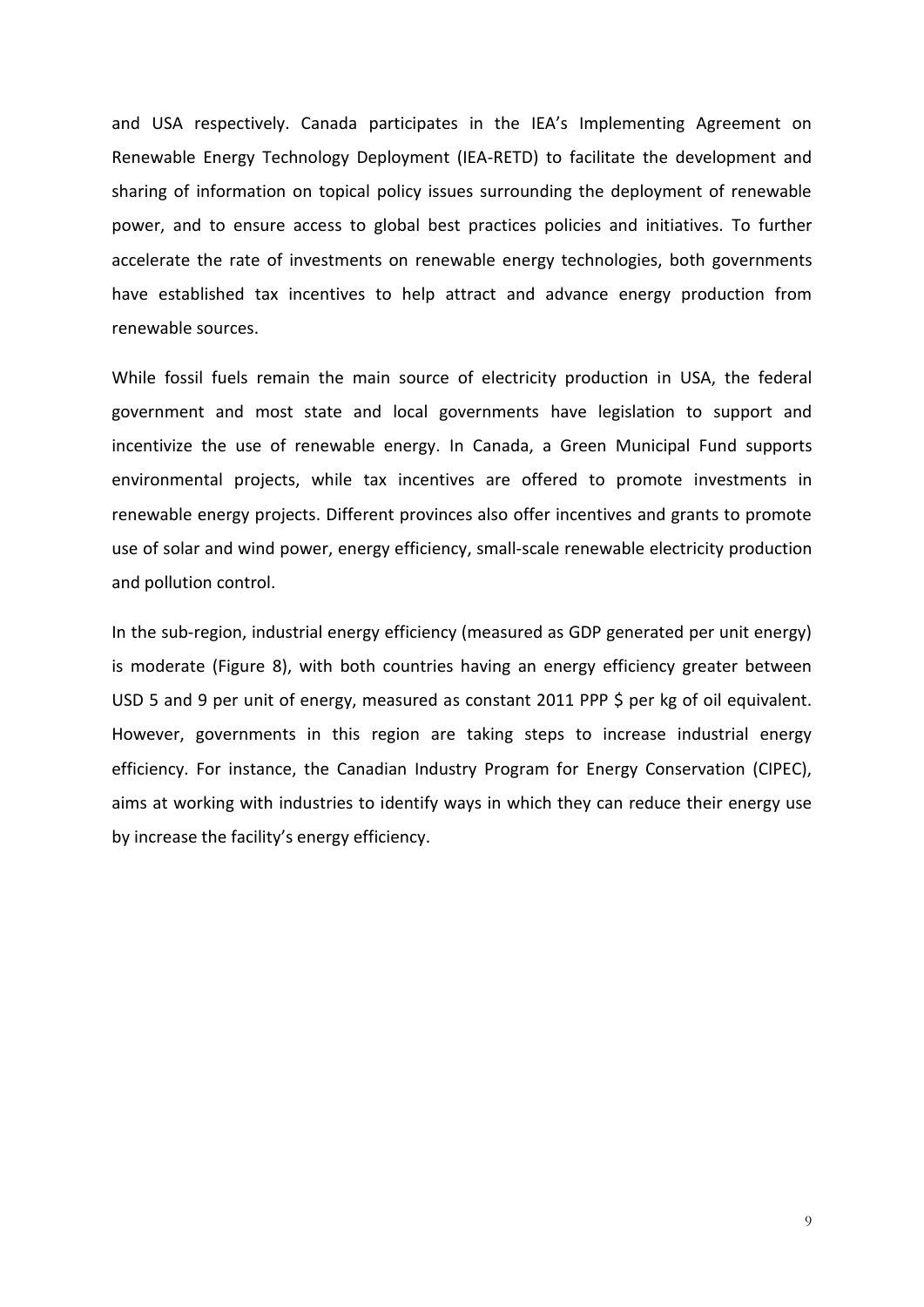

*Figure 8: Number of countries in the sub-region with their corresponding industrial energy efficiency. Energy efficiency is calculated as GDP per unit of energy use at constant 2011 PPP \$ per kg of oil equivalent*

In terms of industrial emission regulations and enforcement, both countries have put in place the necessary regulatory frameworks that have helped to minimize the levels of industrial pollution in the region. In USA, the Clean Air Act requires Environmental Protection Agency (EPA) to regulate emissions of listed toxic air pollutants from a published list of industrial sources referred to as "source categories." As required under the Act, EPA has developed a list of source categories that must meet control technology requirements for these toxic air pollutants.

EPA uses civil and criminal enforcement for violations that threaten communities and the environment. Compliance and enforcement programmes encompass a range of actions and activities including: compliance monitoring; administrative, civil and criminal enforcement; compliance assistance; compliance incentives and auditing; planning and results; data systems; and environmental justice.

Canada does not have an analogous federal system for applying emissions requirements to industrial facilities; provincial governments apply source-based standards. For example, Alberta regulates air emissions from industrial sources through setting standards based on: the baseline (existing) ambient air quality; ambient air quality guidelines or prescribed ambient levels; source emission standards based on the nature of the air contaminant, the process industry and best available demonstrated or best available air pollution technology;